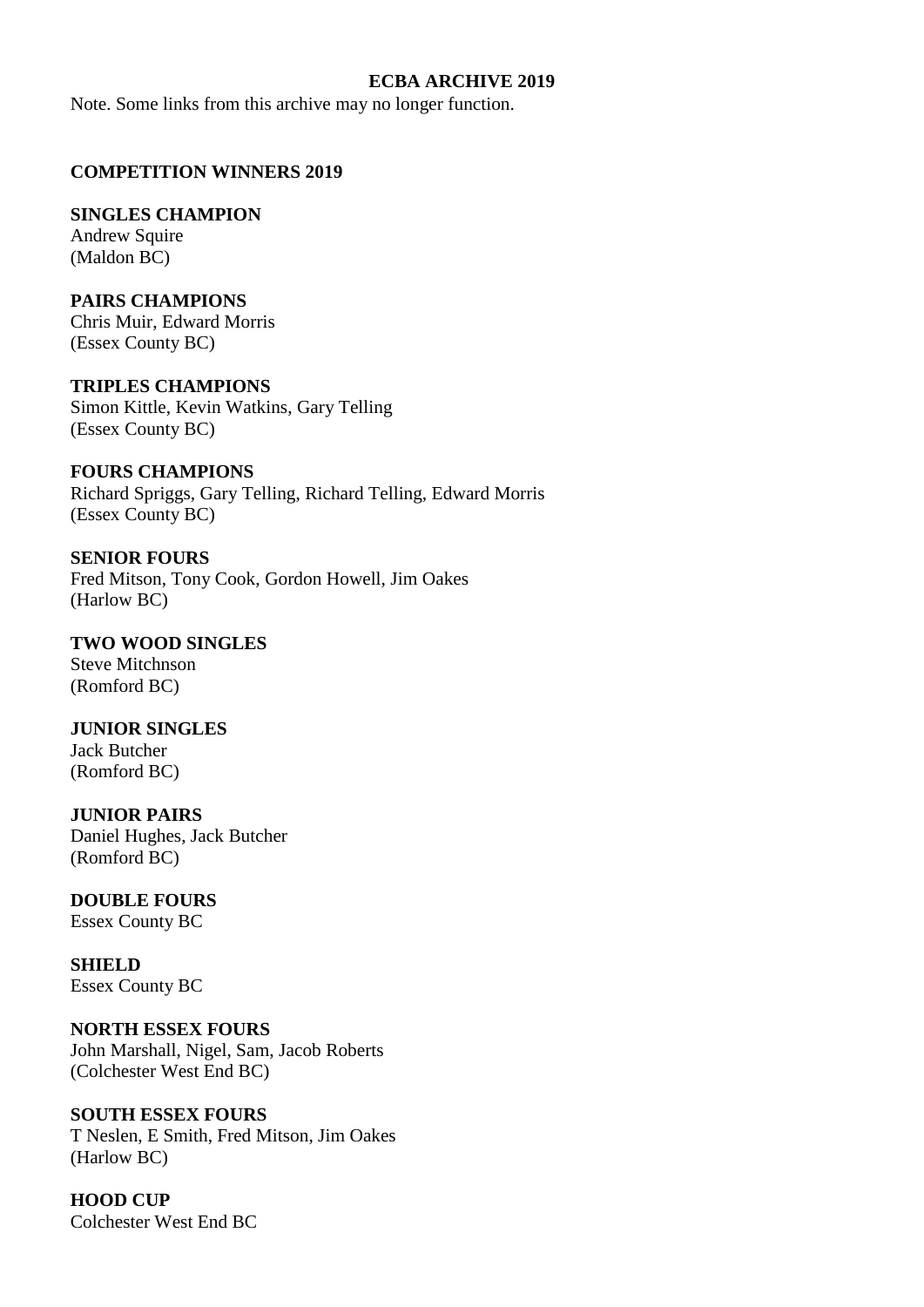## **ALICE MAUD HAMMOND TROPHY**

(Hon. Secretaries Cup) Stuart Lowe (The Springhouse BC)

## **BENEVOLENT CUP**

Chris Muir (Essex County BC)

## **UNBADGED SINGLES**

David Torrice (Chelmsford BC)

# **ASHFORD CUP**

Group 3

**INTER GROUP** Group 4

## **WALLY BALL SHIELD** Group 3

**ETHEL MARGARET HAMMOND TROPHY** Severalls BC

# **DAVID TROPHY**

Witham BC

# (3 Jan 2019)

# TIGER BOWLS WORLD INVITATION

James Fuge (Essex County) is among a list of 12 bowlers, endorsed by Bowls England, to compete in the Tiger Bowls World Invitation which will take place on 9 and 10 March 2019, followed by the One Belt One Road World Invitation from the 11 to 16 March 2019 in Hong Kong. Full details on BE site.

## (4 Jan 2019) ATLANTIC CHAMPIONSHIPS

Steve Mitchinson (Romford) has been selected in the Bowls England team to compete at the 2019 Atlantic Championships. The event will take place in Cardiff, Wales, from 10 to 23 May 2019. Full details on BE site.

# (13 Feb 2019) COMPETITION DRAWS 2019

The County Competition Draws are now being processed and will appear on the Competition page over the ensuing days. Some missing club names will be updated later.

#### (19 Feb 2019) MALCOLM BENZ RIP

The death is announced of Malcolm Benz (Wivenhoe BC) on 9 February 2019. Malcolm was formerly of Hainault BC and was Group 1 Secretary from 2005 to 2011. The service of thanksgiving will take place at 12.30pm on Friday 8 March 2019 at All Saints' Church, Church Road, Brightlingsea, CO7 0RZ, limited parking. After the church service cremation at Weeley Crematorium, Colchester Road, Clacton-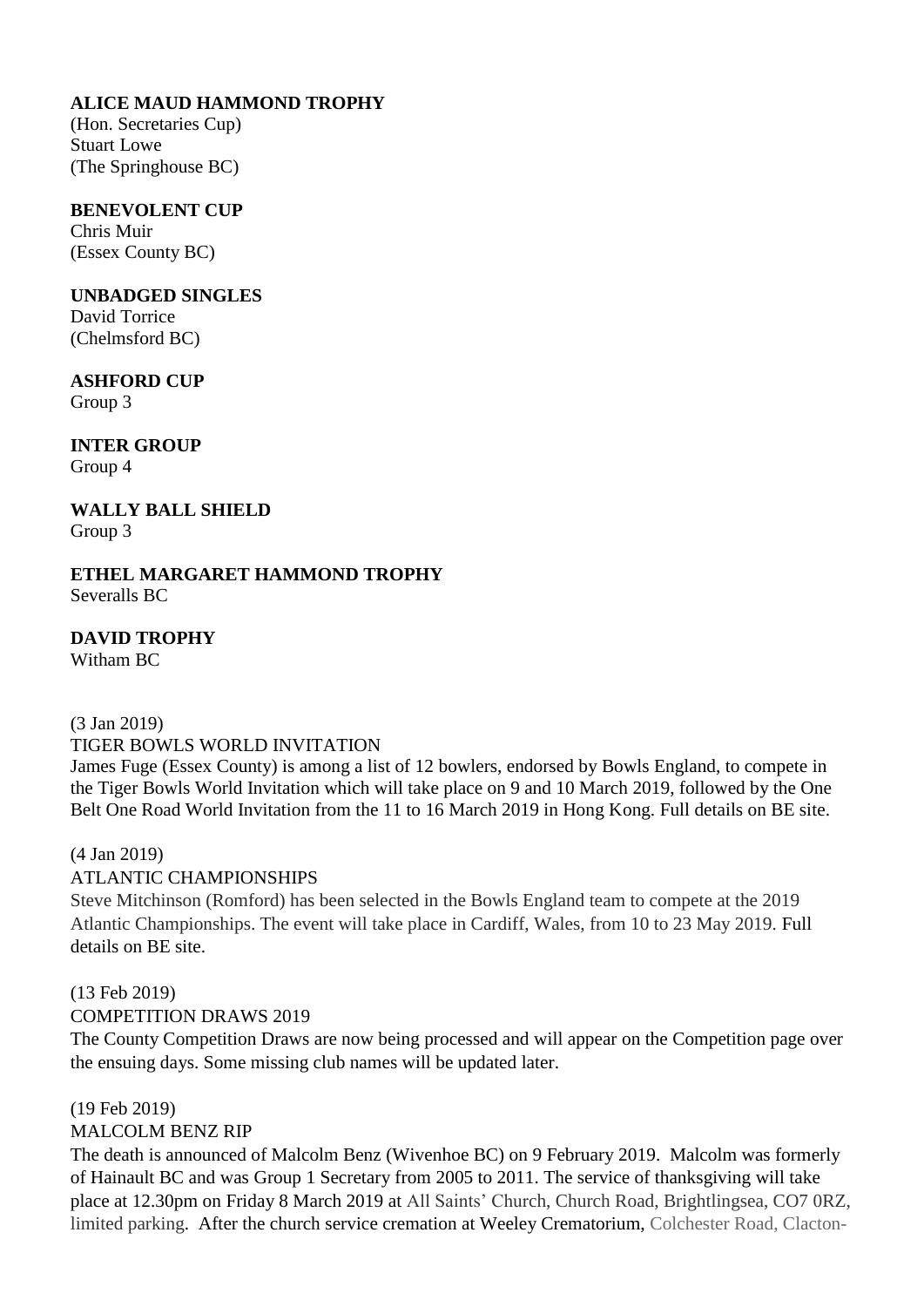On-Sea CO16 9JP at 2pm, then to Wivenhoe BC Woodland Way, Wivenhoe CO7 9AT for the wake. Family flowers only. Donations to St Helena Hospice, [Myland Hall, Barncroft Close, Highwoods,](https://www.bing.com/local?lid=YN1013x250469700&id=YN1013x250469700&q=St.+Helena+Hospice&name=St.+Helena+Hospice&cp=51.90775680541992%7e0.9147760272026062&ppois=51.90775680541992_0.9147760272026062_St.+Helena+Hospice&FORM=SNAPST)  [Colchester CO4 9JU](https://www.bing.com/local?lid=YN1013x250469700&id=YN1013x250469700&q=St.+Helena+Hospice&name=St.+Helena+Hospice&cp=51.90775680541992%7e0.9147760272026062&ppois=51.90775680541992_0.9147760272026062_St.+Helena+Hospice&FORM=SNAPST)

(19 Feb 2019)

MALE BOWLER OF THE YEAR

Essex County's Edward Morris is one of seven nominations for Male Bowler of the Year. Voting runs until noon on 22 February. To view a synopsis of each player's achievements in 2018 and to vote for this year's Male Bowler of the Year and Young Male Bowler of the Year, please visit: <https://www.surveymonkey.co.uk/r/N3BJ98X>

(17 Mar 2019) TEAMS SELECTION ISSUE 1 Teams selection issue 1, Games 1-8, 14 May – 11 June.

## (6 Apr 2019)

## ECL AND MC FRIENDLY SELECTIONS

The first four Eastern Counties League matches and the Middleton Cup Friendly match versus Hertfordshire have been selected and are listed below.

"Following the availability request to 78 players we attach the selections for our first five competitive fixtures. All those showing commitment to the County by making themselves available have been selected."

Malcolm Stark, Team Manager Selections

## (7 Apr 2019)

## JUNIOR DEPUTY PRESIDENT VACANCY

Members are reminded that a vacancy will exist for the position of Junior Deputy President to be filled in November. Any person who is interested can contact the Secretary by Email

(bowls@awightman.co.uk) for details of the job description or any other information they may require.

(8 Apr 2019) Updated 10 April.

## DAVID JOHNSON RIP

The death is announced of Past President 2010, David Johnson. David sadly passed away in the early hours of Monday 8 April 2019. David's funeral has been arranged for Monday 29 April, 2pm at Wesley Church, Elm Road, Leigh-on-Sea, SS9 1SJ. A service will follow at Southend Crematorium SS2 5PX, at 3:20pm (close friends and family only). The wake will be held at the Maritime Rooms, Cliffs Pavilion SS0 7RA. Family flowers only or charity donations - a giving page will be set up for Action for Children.

#### (11 Apr 2019)

## JUNIOR INTERNATIONAL TRIAL

Daniel Hughes (Romford) and Sam Moss (Silver End) have been invited to attend the Junior International Trial at Victoria Park, Royal Leamington Spa, on Monday 27 May, Jack Butcher (Kings Chase) is named as a reserve. Following the trial, successful players will be invited to attend the International Squad Day, in advance of the British Isles Series. International Squad Day: Sunday 7 July, at Essex County BC, Westcliff-on-Sea and British Isles Bowls Council Junior International Series: Saturday 14 and Sunday 15 September at Essex County BC, Westcliff-on-Sea.

(14 Apr 2019) TEAMS SELECTION ISSUE 2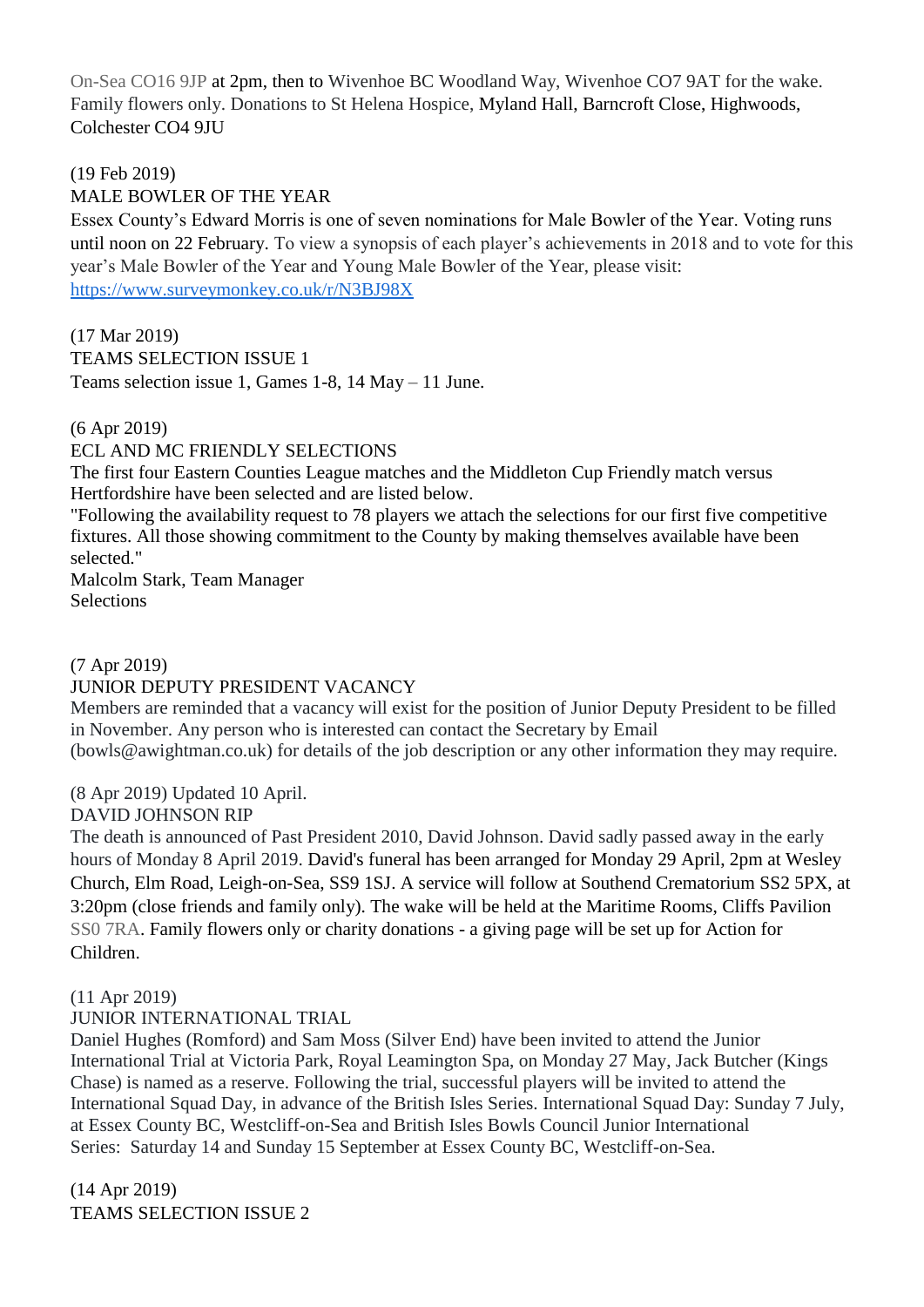Teams selection issue 2, Games 9-16, 13 June – 9 July.

(16 Apr 2019)

## COUNTY CHILD PROTECTION OFFICER VACANCY

Following the recent death of David Johnson, there is a vacancy for a County Child Protection Officer. It is a legal requirement that the County appoint a Child Protection and Vulnerable Adult Officer. In the meantime this duty will be carried out by County Administrator Tony Ellis. Any member of the County Association wishing to apply for this office should initially contact Tony Ellis for further details. There is more information on the Bowls England site - search Safeguarding.

(17 Apr 2019)

## INDEPENDENT FINANCIAL EXAMINER VACANCY

The County requires an independent financial examiner to undertake a review of the annual accounts prepared by the Hon. Treasurer which run to 30th September annually. Knowledge of basic book keeping & accountancy using computer based procedures would be desirable. If interested in filling this office please contact Treasurer Stephen Hill for further details.

(4 May 2019)

EASTERN COUNTIES LEAGUE v HERTFORDSHIRE - RESULT Saturday 4 May 2019 at Essex County BC Essex 131 (20) Hertfordshire 91 (2) Scoresheet

(5 May 2019) COMPETITION RESULTS The Benevolent Cup Results Secretary, David Griggs, would prefer to receive results by Email. Details on Page 183 County Handbook.

(11 May 2019) EASTERN COUNTIES LEAGUE v CAMBRIDGESHIRE - RESULT Saturday 11 May 2019 at Silver End BC Essex 115 (11) Cambridgeshire 115 (11) Scoresheet

(12 May 2019) TEAM SELECTION ISSUE 3 Team selection issue 3, Games 17-24, 11 July – 6 August.

(14 May 2019)

NATIONAL COUNTY UNDER 25s SINGLE RINK – WHITE ROSE TROPHY

Squad details for the National U25 Single Rink Regional Finals Day at Parkway BC on Sunday 16 June 2019. Essex will be fielding two teams, Essex Boys and Essex Eagles. Rink positions will be announced on the day. Sam Moss, Jack Butcher, Dan Rodger, Sam Roberts, Ryan Mann, Dan Hughes, Alex Rouse, Shane Rowney, Tom Lesslie, Ben Comerford.

(17 May 2019)

## BIBC INTERNATIONAL SERIES

Steve Mitchinson (Romford) has been selected by Bowls England to play in the BIBC International Series to be held at The National Bowling Centre Ayr on Saturday 29 and Sunday 30 June 2019. Edward Morris (Essex County) is a non-travelling reserve.

(18 May 2019)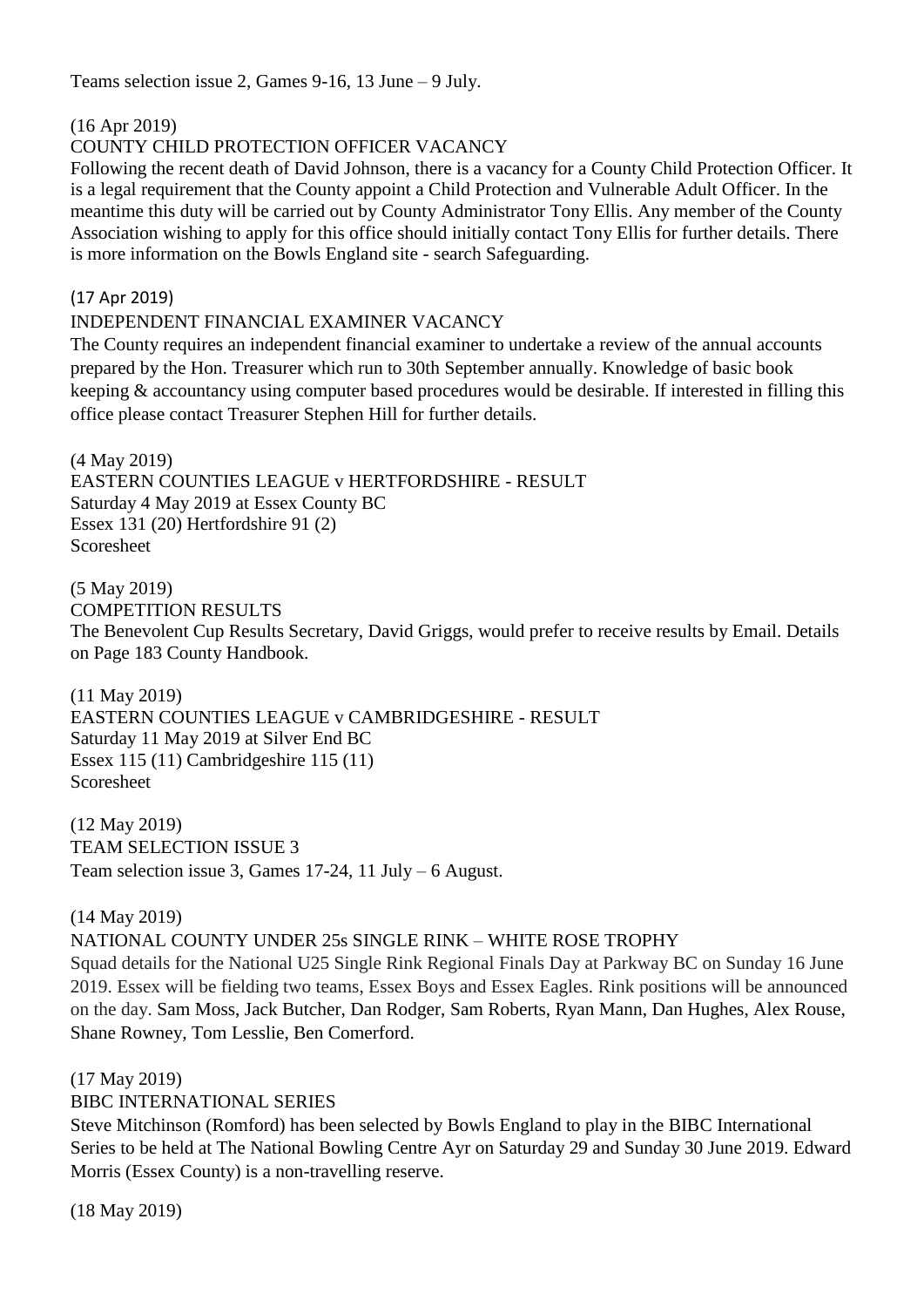EASTERN COUNTIES LEAGUE v BEDFORDSHIRE - RESULT Saturday 18 May 2019 at Sandy Conservative BC Essex 106 (9) Cambridgeshire 106 (13) Scoresheet Table

(19 May 2019) ASHFORD CUP GROUP STAGES Sunday 19 May 2019 (A) Group 1 (3) 109 Group 2 (9) 116 (A) Group 3 (10) 122 Group 9 (2) 100 (B) Group 4 (6) 112 Group 5 (6) 121 (B) Group 6 (8) 117 Group 8 (4) 110 Table Week 1

(25 May 2019) EASTERN COUNTIES LEAGUE v NORFOLK - RESULT Saturday 25 May 2019 at County Arts BC Essex 125 (16) Norfolk 116 (6) Scoresheet

(25 May 2019) MIDDLETON CUP TEAM v BEDFORDSHIRE Saturday 1 June 2019 at Essex County BC. Team and Squad

(25 May 019) BALCOMB TROPHY TEAM v NORTHAMPTONSHIRE Men's National County Top Two Fours Sunday 9 June 2019 at Wellingborough BC, Hatton Street, Wellingborough NN8 5AS, start 11am Daniel Rodger (Silver End), Mark Welton (Essex County), Sam Moss (Silver End), Andrew Squire (Maldon). Mark Hodges , Ray Bone (Grays Town), Jamie Holmes (Kings Chase), Edward Morris (Essex County) Reserves. Mark Christmas (Grays Town), Jack Butcher (Romford)

(26 May 2019) ASHFORD CUP GROUP STAGES Sunday 26 May 2019 (A) Group 2 (8) 123 Group 9 (4) 96 (A) Group 3 (10) 138 Group 1 (2) 87 (B) Group 5 (4) 102 Group 8 (8) 134 (B) Group 4 (2) 100 Group 6 (10) 140 Table Week 2

(27 May 2019) ATLANTIC CHAMPIONSHIPS

Romford's Steve Mitchinson, with Jamie Walker, were Gold Medal winners in the Pairs, beating Scotland's Paul Foster and Alex Marshall 14-13 in the final. Pictures Gallery 2

(29 May 2019 BIBC JUNIOR INTERNATIONALS

Romford's Daniel Hughes and Silver End's Sam Moss have been selected by England for the BIBC Junior International Series which takes place at Essex County BC on Saturday 14 and Sunday 15 September 2019.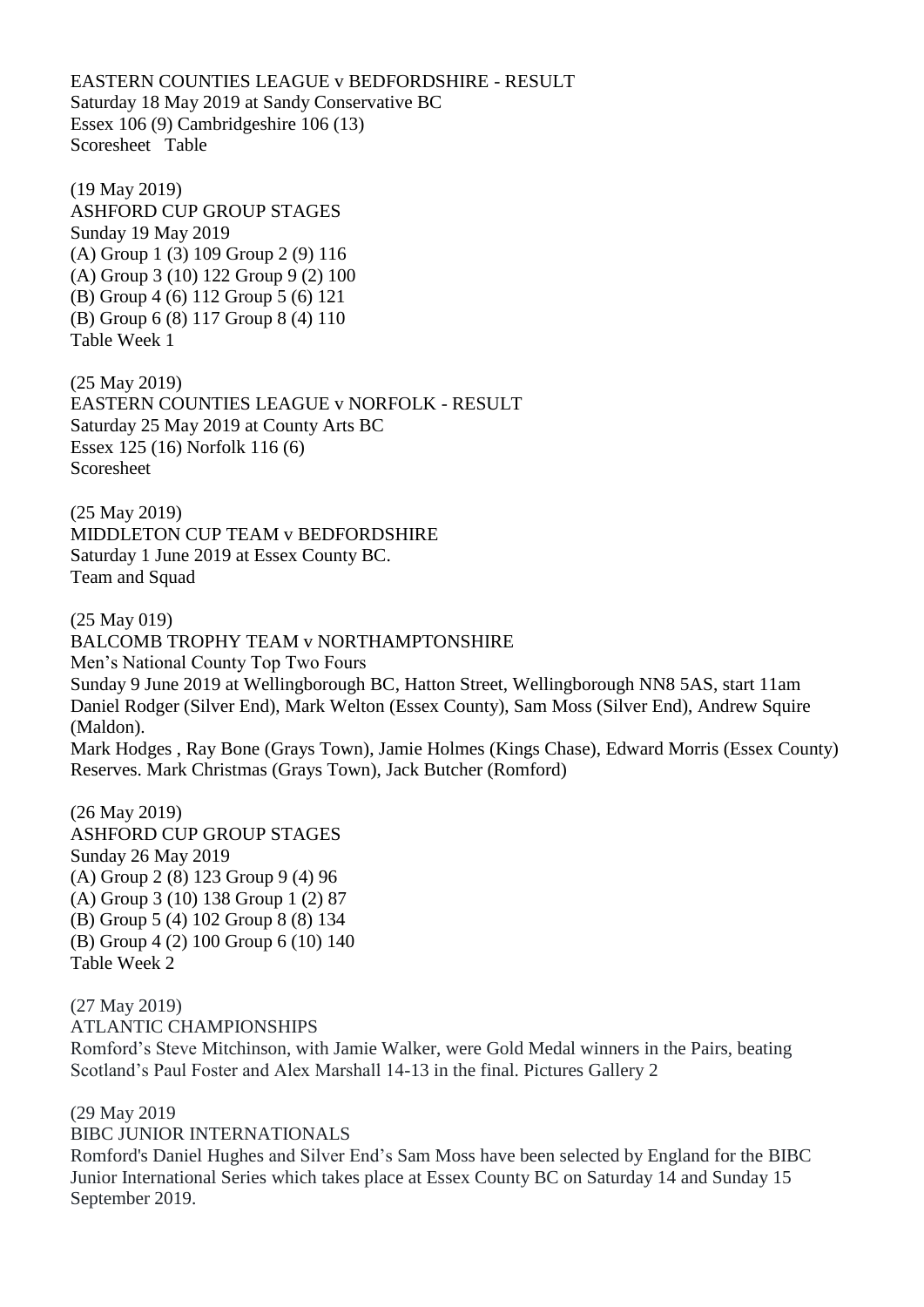(1 Jun 2019) ESSEX JACKETS

There have been several enquiries recently for Essex Jackets and members should be aware that these are available to any Essex bowlers at a cost of £25. There is a discount for Middleton squad members. All stock enquiries should be directed to John Stewart at Essex County BC (contact number is on page 3 of county handbook listed under Team Manager item)

## (1 Jun 2019)

MIDDLETON CUP – RESULT Saturday 1 June 2019 at Essex County BC. Essex 109 (4) Bedfordshire 137(18) Scoresheet

## (2 Jun 2019)

#### COMPETITION REGULATIONS

Players are reminded that they should be fully aware of rule 1(m) when they offer dates to their opponents in ANY competition, which states

"The competitors appearing first in each round of the draw shall be the challenger and except in the four major championships and the North and South Essex Fours, shall **within 48 hours**, by direct contact, offer the opposite competitor two dates, (not Sundays, Bank Holidays or the Saturday preceding, or Middleton Cup dates on which Essex are participating as specified in the current handbook, unless mutually agreed) from which to select, ….

The opposing competitor shall within 48 hours of receiving a challenge accept either date. In the event of his not accepting either date the challenger shall be awarded the tie if claimed."

Whilst it is not currently specific about when that 48 hours starts (to be addressed later in a rule amendment), the County Competition Secretary's interpretation is that the time starts as soon as the challenger has his opponent details.

#### (2 Jun 2019)

ASHFORD CUP GROUP STAGES Sunday 2 June 2019 (A) Group 9 (4) 109 Group 1 (8) 120 (A) Group 2 (4) 101 Group 3 (8) 119 (B) Group 6 (8) 146 Group 5 (4) 84 (B) Group 8 (7) 115 Group 4 (5) 123 Final Table Week 3

# (6 Jun 2019)

## TWO-WOOD DAY

Saturday 8 June 2019. To assist the venue organisers it would be appreciated if the listed competitors notified their Area Results Secretary, prior to 8 June, if it is their intention **NOT** to take part in this competition.

(9 Jun 2019)

BALCOMB TROPHY v NORTHAMPTONSHIRE - RESULT

Men's National County Top Two Fours

Sunday 9 June 2019 at Wellingborough BC

Daniel Rodger (Silver End), Mark Welton (Essex County), Sam Moss (Silver End), Andrew Squire (Maldon) 18-7 Phil Exley.

Mark Hodges (Kings Chase) Ray Bone (Grays Town), Jamie Holmes (Kings Chase), Edward Morris (Essex County) 33-14 Paul Broderick

Essex 51 Northamptonshire 21

(9 Jun 2019)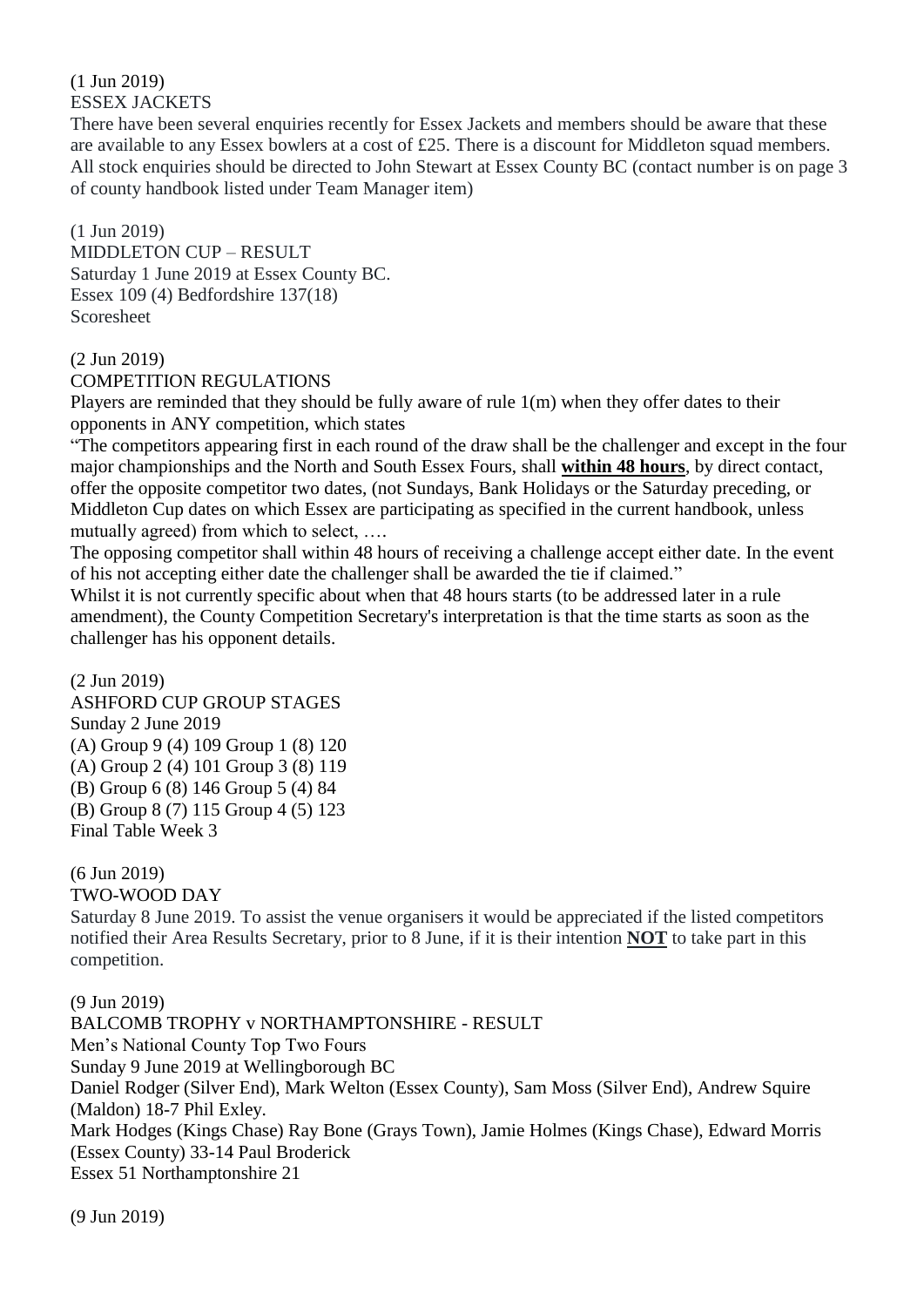WALLY BALL SHIELD GROUP STAGES Sunday 9 June 2019 (A) Group 8 (4) 78 v Group 1 (4) 75 (A) Group 2 (2) 74 v Group 4 (6) 87 (B) Group 9 (8) 90 v Group 6 (0) 55 (B) Group 5 (2) 80 v Group 3 (6) 82 Tables: A. Group 4 6 points Group  $84$  points  $+3$  shots Group 1 4 points - 3 shots Group 2 2 points B. Group 9 8 points Group 3 6 points Group 5 2 points Group 6 0 points Next round of games scheduled for 16 June.

(9 Jun 2019) INTER GROUP 1st ROUND Sunday 9 June 2019 (A) Group 5 104 v Group 1 131 (B) Group 6 116 v Group 8 117 (C) Group 4 118 v Group 9 114 (D) Group 3 121 v Group 2 94 Semi-Final draw on 21 July Group 1 v Group 8. Group 4 v Group 3. First named Group will be at home

(9 Jun 2019) MIDDLETON CUP v HUNTINGDONSHIRE – TEAM Saturday 15 June 2019 at Essex County BC, 11.00am. Team

(10 Jun 2019) ADVERSE WEATHER CONDITIONS

The County Competition Secretary has received reports of adverse weather conditions which may prevent Singles ties being played on Monday 10 June. If adverse weather prevents ties being played according to the schedule they must be played on or before Sunday 16 June. Area Results Secretaries' should be consulted and informed of any postponements.

(15 Jun 2019) MIDDLETON CUP v HUNTINGDONSHIRE – RESULT Saturday 15 June 2019 at Essex County BC Essex 137 (18) Huntingdonshire 102 (4) Details later

(16 Jun 2019) NATIONAL COUNTY TOP CLUB TWO FOURS BALCOMB TROPHY Sunday 23 June 2019 at Maulden BC, Rear of 32 Moor Lane Maulden, Bedford MK45 2DJ. Team versus Leicestershire at 10am. Winners play Cambridgeshire or Huntingdonshire in afternoon. Daniel Rodger (Silver End), Mark Welton (Essex County), Mark Christmas (Grays Town), Andrew Squire (Maldon).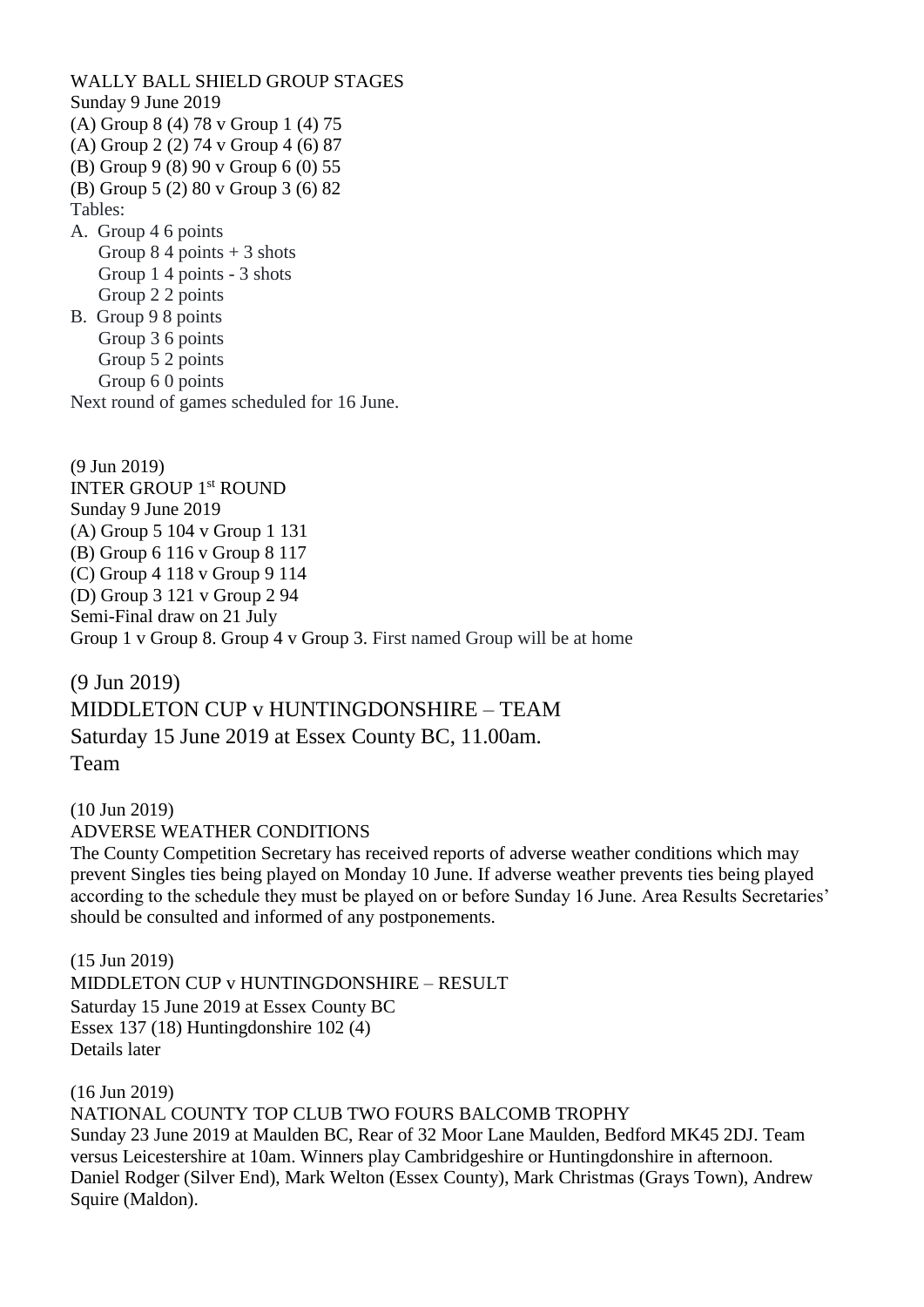Mark Hodges (Kings Chase), Ray Bone (Grays Town), Jamie Holmes (Kings Chase), Edward Morris (Essex County).

Travelling reserves. Jack Butcher, Daniel Hughes (Romford).

(16 Jun 2019) WALLY BALL SHIELD GROUP STAGES Sunday 16 June 2019 (A) Group 8 (0) 76 v Group 2 (8) 92 (A) Group 1 (6) 75 v Group 4 (2) 68 (B) Group 6 (6) 97 v Group 5 (2) 65 (B) Group 9 (0) 56 v Group 3 (8) 83 Tables: A. Group 1 10 points +4 shots Group 2 10 points  $+3$  shots Group 4 8 points Group 8 4 points B. Group 3 14 points Group 9 8 points Group 6 6 points Group 5 4 points

(16 Jun 2019)

NATIONAL COUNTY UNDER 25s SINGLE RINK – WHITE ROSE TROPHY

Sunday 16 June 2019 at Parkway BC.

Huntingdonshire Harriers 20 Essex Boys 13. Northamptonshire Cobblers 14 Essex Eagles 11.

Essex teams from: Sam Moss, Jack Butcher, Dan Rodger, Sam Roberts, Ryan Mann, Dan Hughes, Alex Rouse, Shane Rowney, Tom Lesslie, Ben Comerford

(18 Jun 2019)

HANDBOOK AMENDMENT - COMPETITIONS

Page 169 FOURS Fifth Round. Amend Friday June 28<sup>th</sup> to read Friday July 5<sup>th</sup>. This amendment sees the Singles, Pairs, Triples and Fours quarter finals all played in the week commencing Monday 1 July.

(21 Jun 2019) TEAM SELECTION ISSUE 4 Team selection issue 4, Games 25-32, 8 August - 19 September

(22 Jun 2019) EASTERN COUNTIES LEAGUE v SUFFOLK – TEAM Saturday 29 June 2019 at Borough of Eye BC, start 10.30am Team

(23 Jun 2019)

NATIONAL COUNTY TOP CLUB TWO FOURS BALCOMB TROPHY Sunday 23 June 2019 at Maulden BC versus Leicestershire at 10am. Winners play Cambridgeshire or Huntingdonshire in afternoon. Daniel Rodger (Silver End), Mark Welton (Essex County), Mark Christmas (Grays Town), Andrew Squire (Maldon) v James Alcock, Alistair Hollis, Chris Rodgers, Neil Hope. Mark Hodges (Kings Chase), Ray Bone (Grays Town), Jamie Holmes (Kings Chase), Edward Morris (Essex County) v Nick Wardle, Tom Alcock, Chris Moore, Joe Dawson. Essex 34 Leicestershire 31. Morris 23-11 Dawson. Squire 11-20 Hope Semi-Final v Huntingdonshire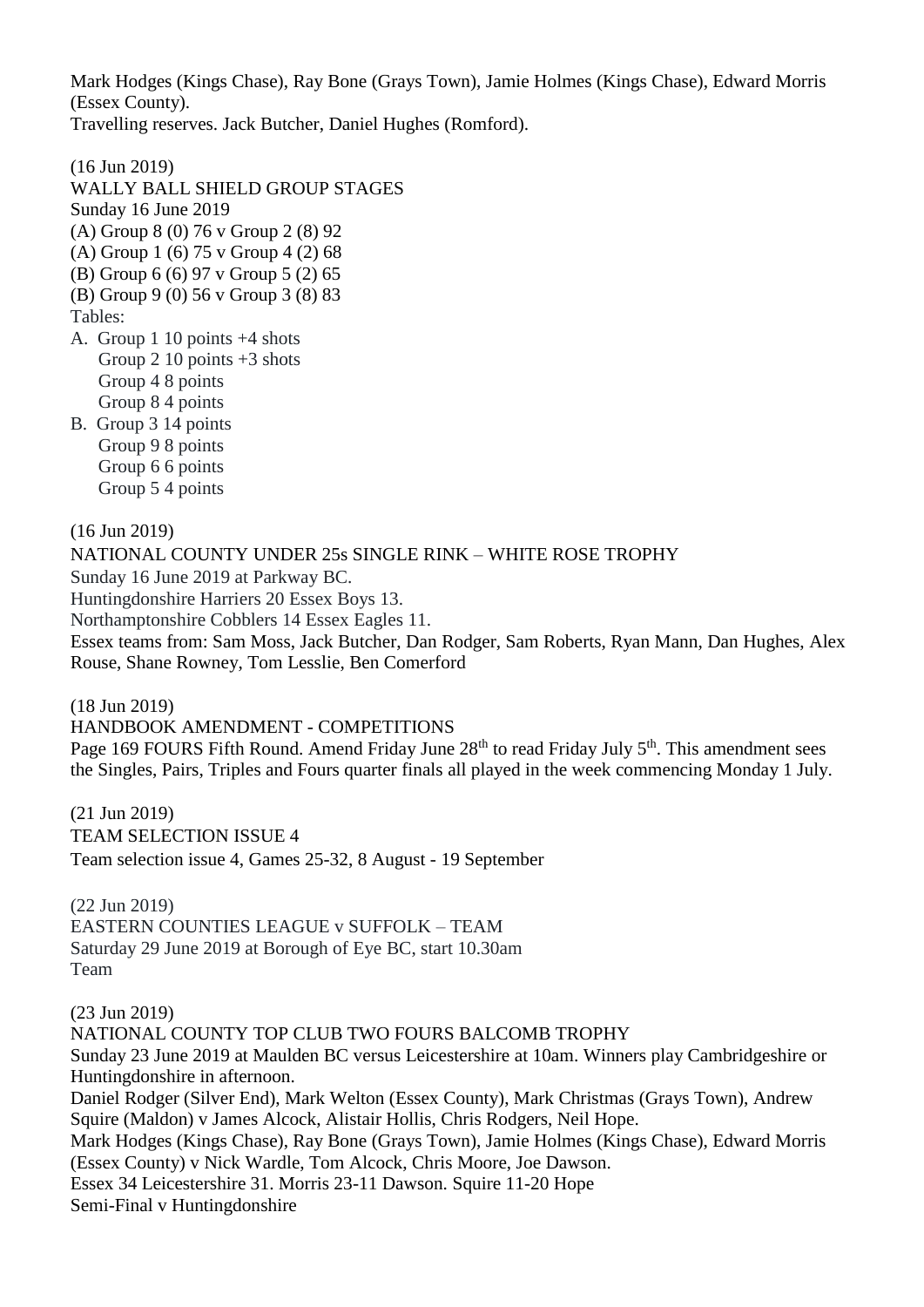Morris v Lewis Baker, Joe Randall, Ed Elmore, Nick Brett. Squire v Harry Ward, James Hartford, Simon Law, Tristan Morton Essex 40 Huntingdonshire 18. Morris 20-11 Nick Brett. Squire 20-7 Tristan Morton. Travelling reserves. Jack Butcher, Daniel Hughes (Romford). National Semis and Final Sunday 25 August.

(23 Jun 2019) WALLY BALL SHIELD GROUP STAGES *Correction* Sunday 23 June 2019 (A) Group 4 (4) 65 v Group 8 (4) 83 (A) Group 1 (4) 79 v Group 2 (4) 77 (B) Group 5 (4) 83 v Group 9 (4) 77 (B) Group 3 (4) 78 v Group 6 (4) 79 Tables: A. Group 1 14 points +6 shots Group 2 14 points +1 shot Group 4 12 points -12 shots Group 8 8 points +15 shots B. Group 3 18 points Group 9 12 points Group 6 10 points Group 5 8 points

Final. Group 1 v Group 3 on Sunday 7 July 2019 at Princess Marie Louise, 10am

(29 Jun 2019) EASTERN COUNTIES LEAGUE v SUFFOLK – RESULT Saturday 29 June 2019 at Borough of Eye BC. Essex 114 (6) Suffolk 143 (16) Scoresheet

(29 Jun 2019) MIDDLETON CUP v SUFFOLK – TEAM Saturday 6 July 2019 at Bramford BC, Team

(3 Jul 2019) COUNTY TROPHIES The Competition Secretary would be grateful for the return of County Trophies no later than Semi Finals Day (13 July). For convenience he will be at Essex County BC all day on 13th.

(6 Jul 2019) MIDDLETON CUP v SUFFOLK – RESULT Saturday 6 July 2019 at Bramford BC Essex 126 (16) Suffolk 122 (6) Scoresheet Table

(8 Jul 2019) WALLY BALL SHIELD FINAL Sunday 7 July 2019 at Princess Marie Louise BC Group 3 75 Group 1 61 Cards

(8 Jul 2019)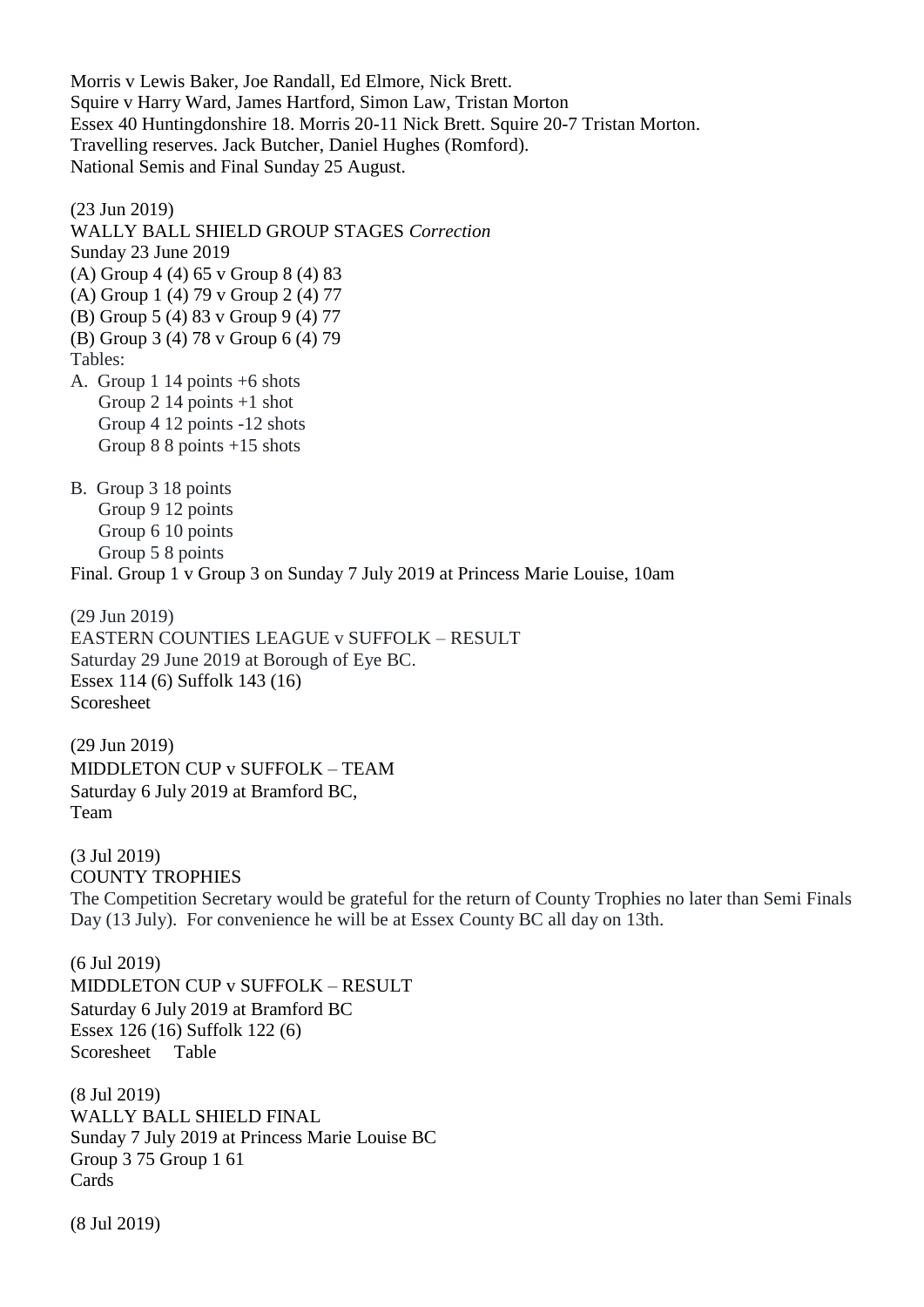COUNTY SEMI-FINALS PLAYING SCHEDULE Saturday 13 July 2019. First games commence 9.30am. Playing schedule

(13 Jul 2019) COUNTY CHAMPIONSHIP SEMI-FINALS Saturday 13 July 2019 at Essex County BC Results

(13 Jul 2019) COUNTY WEBSITE The re-built version of the County Website is expected to go live anytime soon – Sunday onwards watch this space!

(14 Jul 2019) COUNTY CHAMPIONSHIP FINALS SCHEDULE Saturday 27 July 2019 at Essex County BC. 10am Pairs Chris Muir, Edward Morris (Essex County) v Andrew Penfold, Ryan Mann (Silver End) **Triples** Simon Kittle, Kevin Watkins, Gary Telling (Essex County) v Andy Swann, Ray Bone, Mark Christmas (Grays Town) Junior Singles Jack Butcher (Romford) v Steve Dunn (Silver End) 2pm Singles Andrew Squire (Maldon) v Richard Bolton (Romford) Fours Richard Spriggs, Gary Telling, Richard Telling, Edward Morris (Essex County) v Martin Law, Steve Dunn, Adrian Papple, Karl Lodge (Silver End) Senior Fours Tony Saye, Doug Davies, Neil Crockford, Ian Norman (Arclight) v Fred Mitson, Tony Cook, Gordon Howell, Jim Oakes (Harlow) Junior Pairs Daniel Hughes, Jack Butcher (Romford) v Ben Comerford (Grays Town), Nick Sharp (Silver End) Two-Wood Singles. Paul Wingfield (Grays Town) v Steve Mitchinson (Romford) (17 Jul 2019) ESSEX A.B.C. AT LEAMINGTON Singles A - R Bolton. B - A Squire. C - E Morris. Pairs A – ECBC. B - Silver End. C - Grays Town. **Triples** A – ECBC. B - Grays Town. C - Silver End. Fours A – Drums. B - Silver End. C – ECBC. Junior Singles A - J Butcher. B - S Dunn. 2 Wood Singles To be advised after County final. This configuration satisfies Bowls England diktat regarding duplications and possible clashes.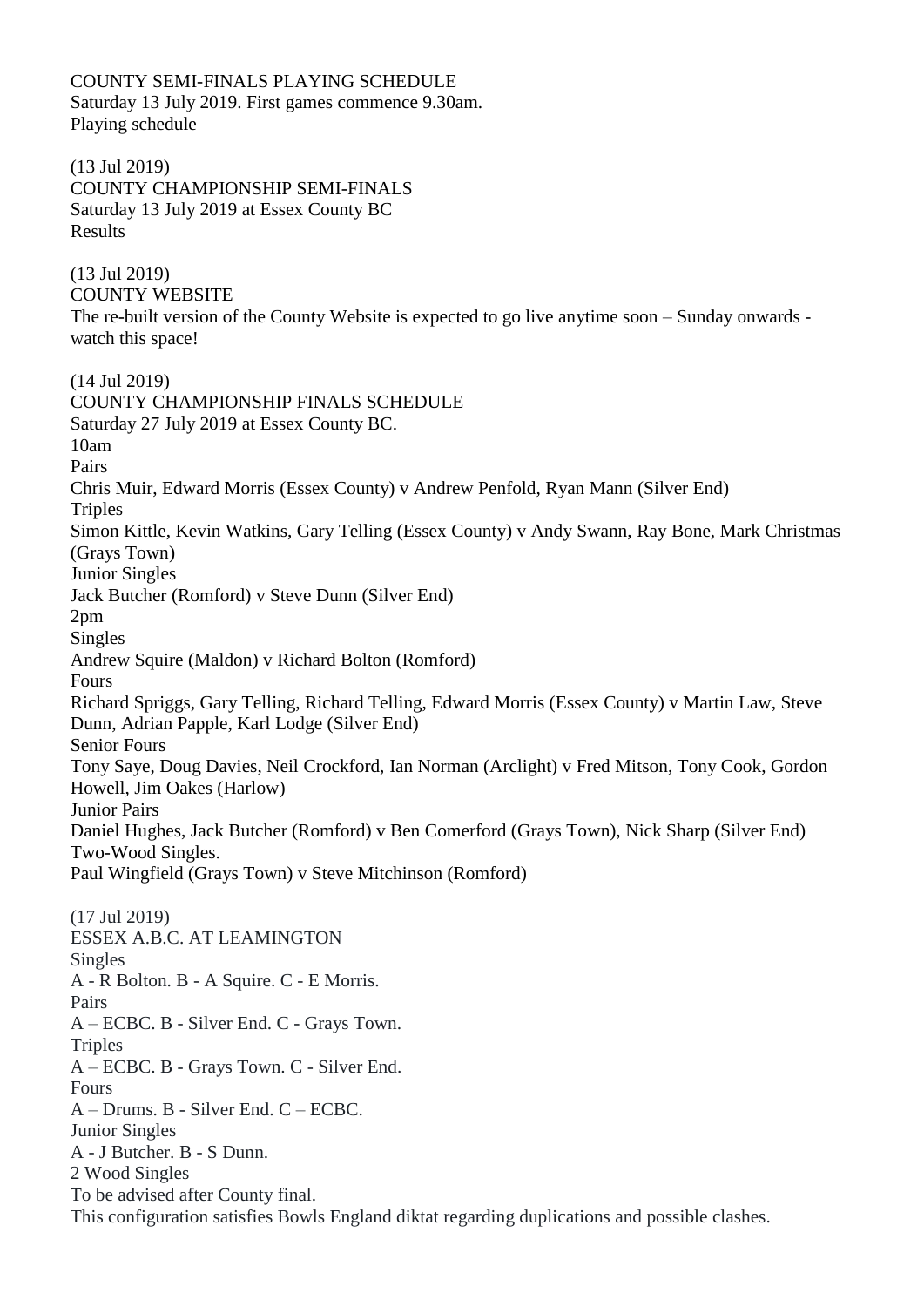(21 Jul 2019) INTER GROUP SEMI-FINALS Sunday 21 July 2019 Group 1 127 Group 8 94 Group 4 128 Group 3 99 Final Sunday 4 August 2019 at Essex County BC, 10am

(27 Jul 2019) COUNTY CHAMPIONSHIP FINALS - RESULTS Saturday 27 July 2019 at Essex County BC. Results Pictures Gallery 1

(28 Jul 2019) NATIONAL CHAMPIONSHIP QUALIFIERS Senior Pairs. Conway Fleming, Brian Payne (Kings Chase) Mixed Pairs. Elaine Score (The Springhouse), Edward Morris (Essex County) Senior Singles. Bill Nelson (Old Dagenham) Champion of Champions. Andrew Squire (Malden) National Club Two Fours. Harlow BC

(28 Jul 2019) ASHFORD CUP FINAL RESULT Sunday 28 July 2019 at Dunmow BC. Group 3 125 (4 Rinks) Group 6 97 (2 Rinks) Congratulations to Group 3 for retaining the Trophy. Pictures in Gallery 2

(4 Aug 2019) INTER GROUP KNOCK-OUT FINAL Sunday 4 August 2019 at Essex County BC Group 4 123 Group 1 109 D. Hughes, S. Pickford, R. Bolton, S. Reading 25 D. Fisher, B. Penny, S. Roberts, J. Roberts. 15 J. Fleming, I. Scammell, A. Smith, C Ffleming 18 S. Toop, M. Forde, T. Owen, C. Vinter 13 S. McKenzie, F. Abbott, C. Bryan, J. Tully 20 E. Mercer, B. Hopkins, M Hale, M Hemstedt 15 A Linfield, M. Frost, S. Madgewick, J. Butcher 17 J. Marshall, I. Jode's, D. Jefferey, P. Clench 24 E. Fanciurt, B. Wilkins, T. Sayer, M. Nullmeyers 21 P. Ayling, A Twells, K. Jackson, P. Halliday 22 M. Hodges, S. Brown, D. Fryer, J. Holmes 21 A. Todd, D. Williamson, N. Holt, C. Mathers 20

(5 Aug 2019) EASTERN COUNTIES LEAGUE v HUNTINGDONSHIRE – TEAM Saturday 10 August 2019 at Saffron Walden Town BC, 10.30am Team

(6 Aug 2019) THE BILL WALLIS AWARD & CERTIFICTE OF MERIT AWARD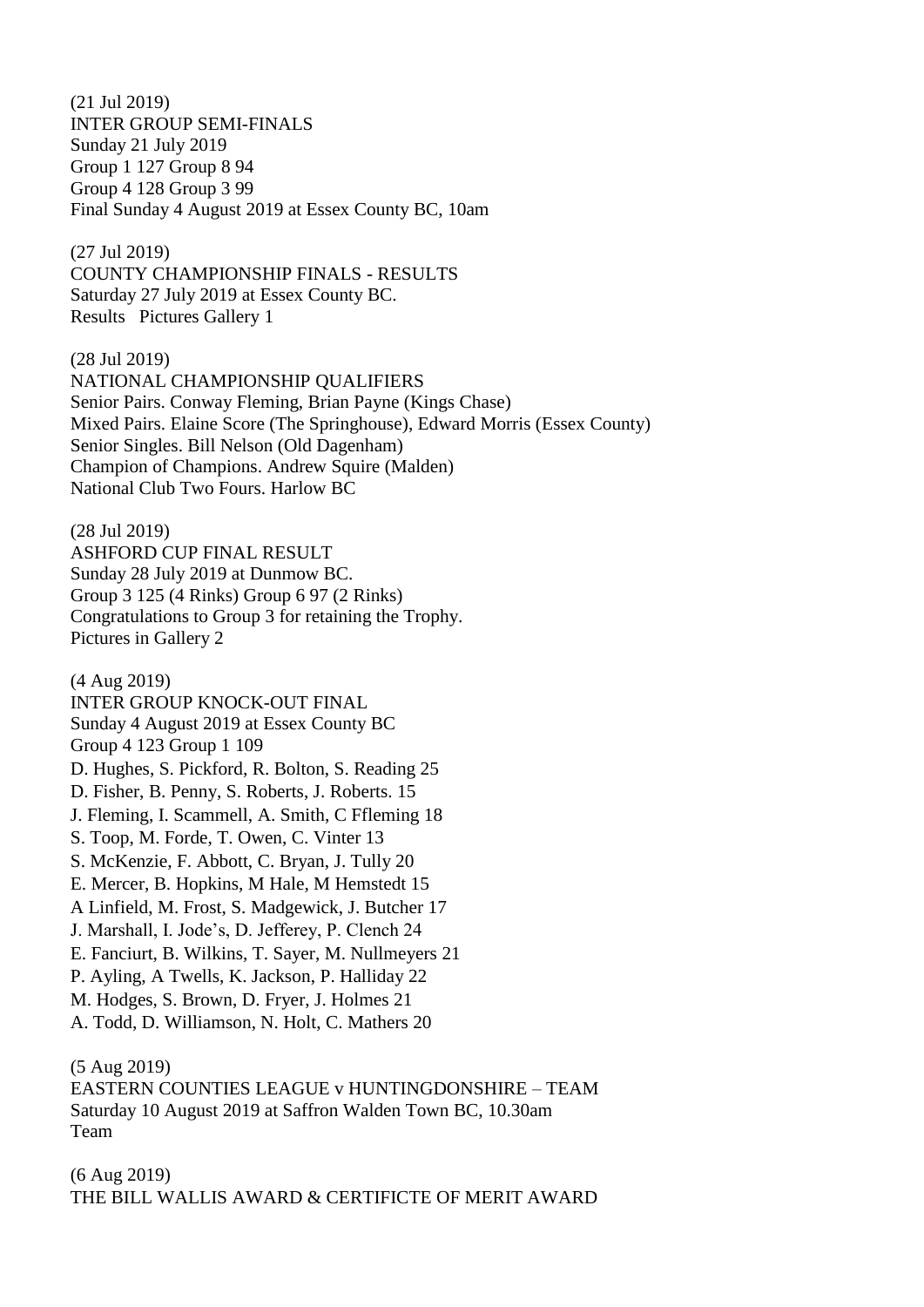Clubs are reminded that nominations for both awards should be made using the Certificate of Merit form. The Bill Wallis Award and the Certificate of Merit Award to the County Secretary by 30 September. Details for the Bill Wallis Award can be seen on page 230 of the handbook and the Certificate of Merit Award nomination form on page 20. Nomination Form

(10 Aug 2019) EASTERN COUNTIES LEAGUE v HUNTINGDONSHIRE – RESULT Saturday 10 August 2019 at Saffron Walden Town BC. Scoresheet

(11 Aug 2019) MISCELLANEOUS SEMI-FINALS – FINALS NORTH & SOUTH ESSEX FOURS Sunday 11 August 2019 at Romford BC. Semi-finals Unbadged Singles, Secretaries' Cup, Benevolent Cup. Finals North & South Essex Fours Results

(23 Aug 2019) COUNTY LUNCHEON & PRIZE GIVING Sunday 3 November 2019 at Stock Brook Manor Country Club Details and Ticket application

(26 Aug 2019) NATIONAL COUNTY TOP CLUB TWO FOURS BALCOMB TROPHY - FINALS Sunday 25 August 2019 at Royal Leamington Spa. National Semi-final v Derbyshire Essex 38 (Squire 17-18 Morris 21-12) Derbyshire 30 National Final v Warwickshire Essex 37 (Squire 18-14 Morris 19-26 Warwickshire 40 Essex side: Daniel Rodger (Silver End), Mark Welton (Essex County), Sam Moss (Silver End), Andrew Squire (Maldon). Mark Hodges (Kings Chase), Ray Bone (Grays Town), Jamie Holmes (Kings Chase), Edward Morris (Essex County). Jack Butcher (Romford) replaced Ray Bone (playing 1<sup>st</sup> Round Pairs) in the final. Cards: Semi-final Final

(30 Aug 2019)

NATIONAL SINGLES UPDATE

Essex have two members in the Quarter-finals of the National Singles at Leamington Spa. Maldon's Andrew Squire and Essex County's Edward Morris both won three rounds today (Thursday) and play Jamie Walker (Northants') and Neil Hope (Leicestershire) respectively on Friday 31 August. Squire lost 21-16, Morris won 21-17 then in the Semi-final beat Huntingdonshire's Tristan Morton 21- 17. He faces Jamie Walker (Northamptonshire) in the 3pm final.

(30 Aug 2019)

EDWARD MORRIS - NATIONAL SINGLES CHAMPION

Essex County's Edward Morris was crowned the Bowls England National Singles Champion after a 21- 14 win over Northamptonshire's Jamie Walker at Royal Leamington Spa. He became yet another Essex C Entry to win the national title.

Pictures Gallery2

(4 Sep 2019) BOWLS ENGLAND SQUAD TRAINING DAY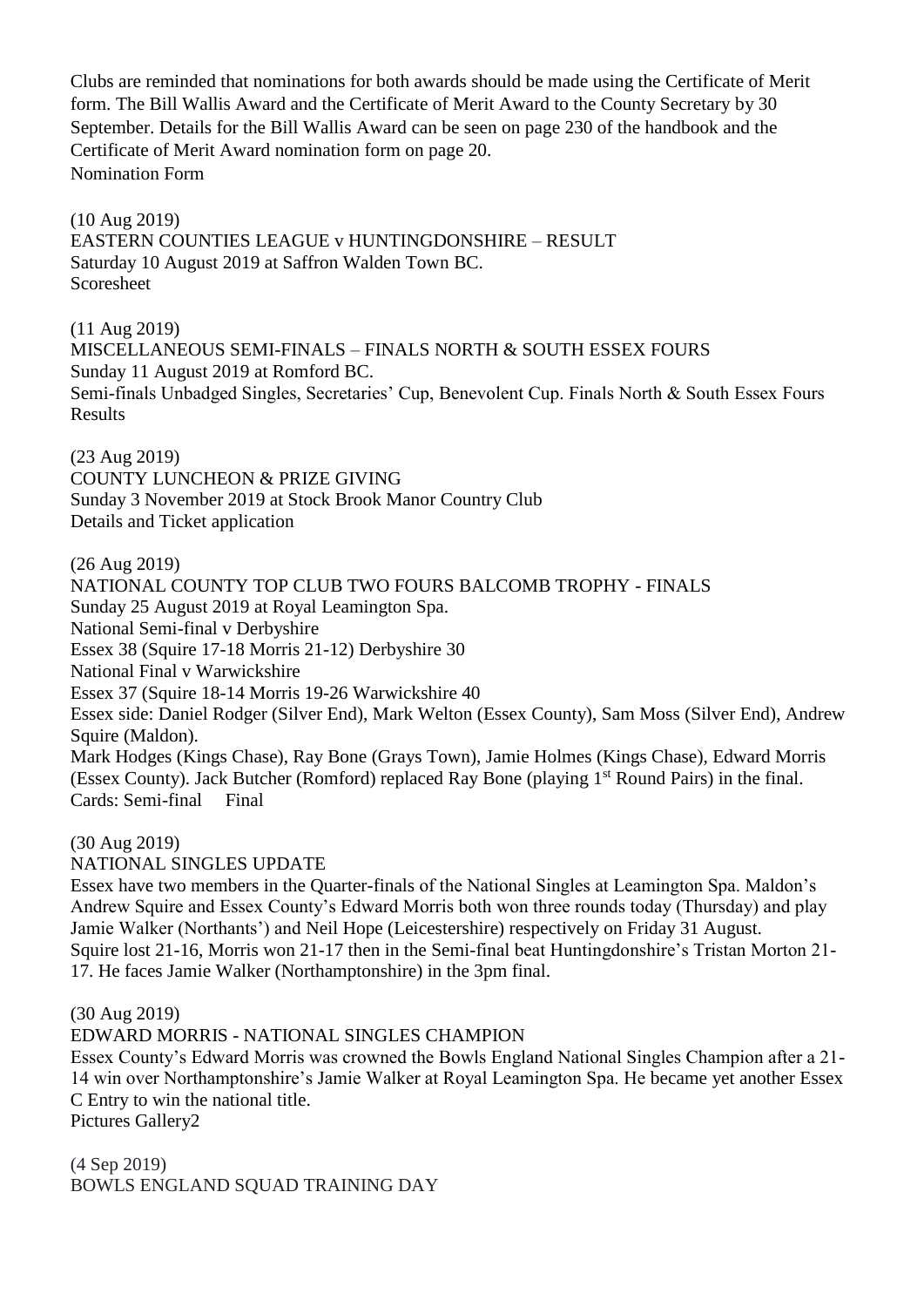Steve Mitchinson and Edward Morris have been invited to attend a Squad Training Day on Sunday 22 September at Nuneaton Bowls Club. Details on BE site.

(4 Sep 2019)

MEN'S SENIOR INTERNATIONAL TRIAL

Steve Mitchinson and Edward Morris have been invited to attend the Men's Senior International Trial on Saturday 21 September at Kingscroft BC, Leicester. Details on BE site.

#### (4 Sep 2019)

#### SAFEGUARDING OFFICER

Josh Heffernan (Braintree) has agreed to oversee the role of Safeguarding Officer until his nomination is approved at the AGM

#### (6 Sep 2019)

BOWLS ENGLAND ACADEMY SELECTION EVENT

Tom Lesslie (Castle Hedingham) has been invited to attend the Under 18 Youth Academy Selection event at Welford on Avon BC on Sunday 22 September 2019. Following the event, those players to attend the Academy Weekend in Royal Leamington Spa on Saturday 23 and Sunday 24 May 2020 will be selected and duly notified.

#### (8 Sep 2019)

COUNTY SHIELD FINAL Sunday 8 September 2019 at Wanstead Central BC Romford 64 Essex County B 86 Nigel Smith v Richard Telling 18-23 John Tully v David McCathey 16-17 Mark Nullmeyers v Edward Morris14-26 Steve Mitchinson v Mark Welton 16-20 Picture Gallery1

#### (9 Sep 2019)

## WORLD BOWLS ACCREDITATION

Essex umpires Bob Penny and Tony Hatch have recently received accreditation from World Bowls as International Technical Officers and join an existing elite squad of 10 other English umpires who had attained this recognition. As ITOs they will be able to officiate at Commonwealth Games & World Bowls Championships along with Asia/Pacific Championships and Atlantic Rim Championships which are qualifying events for World Bowls. There are approx. 120 ITOs worldwide of which 85 are from Australia and New Zealand.

## (9 Sep 2019)

#### REGISTRATION & COMPETITION ENTRY FORMS 2020

The Registration and Competition Entry Forms for the 2020 season are attached, Club Secretaries can download from the links below. Form 01Annual Returns contains additional information. 01Annual Returns 02FormY 09FormC to be added later 10FormX 03Singles 04Pairs Triples Fours 05Two-Wood Singles 06U25Pairs Over55Fours 07Unbadged Singles U25Singles N&S Essex Fours Bev Sec Singles 08Double Fours Shield

(10 Sep 2019) MISCELLANEOUS FINALS Sunday 15 September 2019 at Braintree BC Unbadged Singles, Benevolent Cup, Secretaries' Cup, Double Fours, Hood Cup. Schedule

(14 Sep 2019)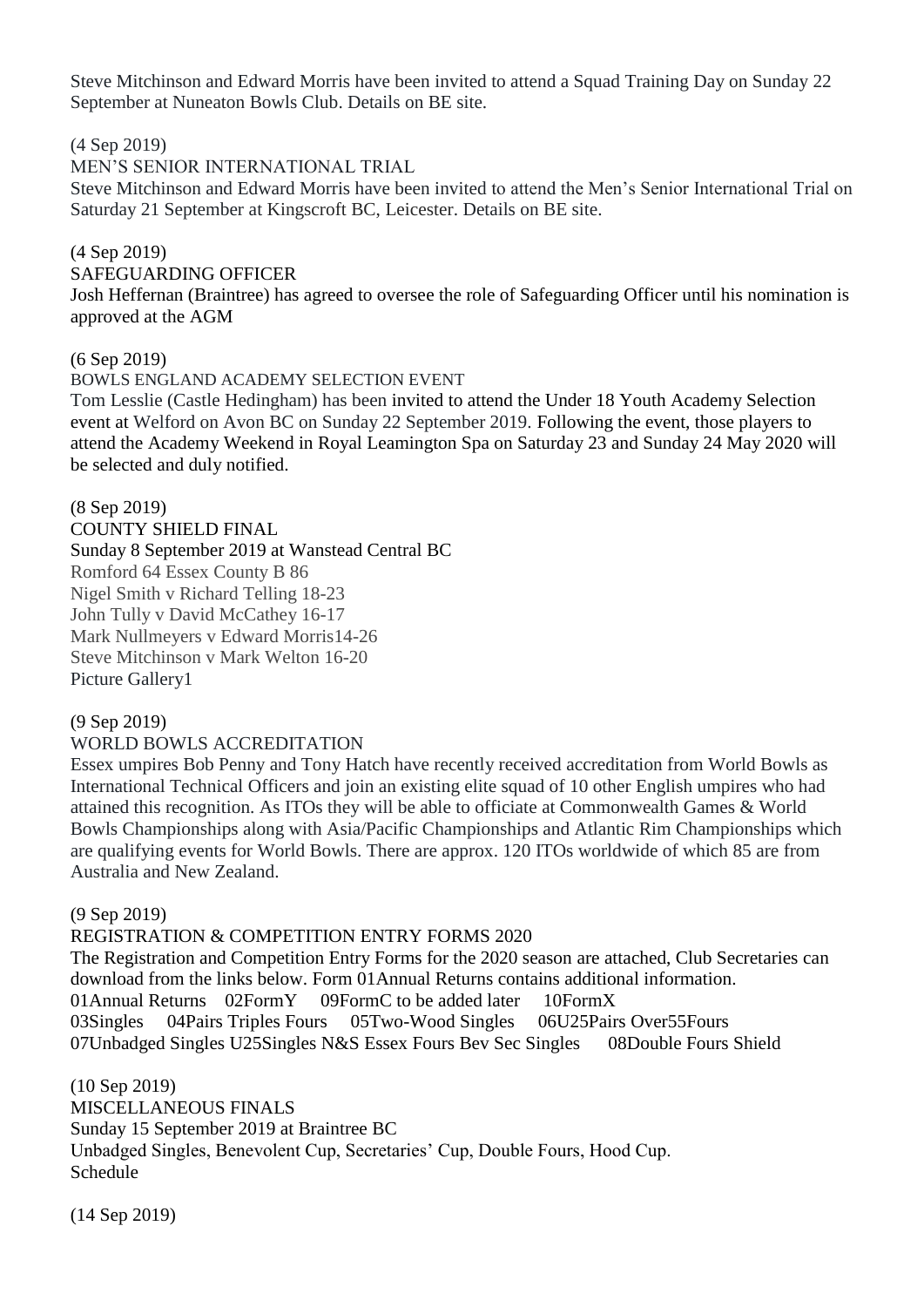## EASTERN COUNTIES CHAMPIONSHIPS

Saturday 14 September 2019 at Bishops Stortford and Sawbridgeworth BCs. Essex's only success was in the Junior Singles, Romford's Jack Butcher. Paul Wingham (Grays Town) was a beaten finalist in the 2 Wood Singles. Full results at <http://www.ecba.online/program.pdf>

## (10 Sep 2019)

MISCELLANEOUS FINALS Sunday 15 September 2019 at Braintree BC Unbadged Singles, Benevolent Cup, Secretaries' Cup, Double Fours, Hood Cup. Results

## (24 Sep 2019)

#### BIBC INTERNATIONAL SERIES 2020

Steve Mitchinson (Romford) and Edward Morris (Essex County are named in the Bowls England side for the BIBC International Series at Llandrindod Wells Bowls Club, Wales on Saturday 27 and Sunday 28 June 2020. Details on BE site.

#### (24 Sep 2019)

#### 2020 BOWLS ENGLAND YOUTH ACADEMY

Tom Lesslie (Castle Hedingham) have been invited to attend the Bowls England Academy on Saturday 23 and Sunday 24 May 2020. Details on BE site

#### (1 Oct 2019)

#### BOWLS ENGLAND BOARD CHAIR

Following the retirement of David Mitchell-Gears, announced in July, Bowls England have received five nominations for the position of Board Chair including Mark Cohen (Southend on Sea BC) who has been nominated by The Essex Bowling Association. A ballot will take place with the winner elected for a three-year term starting at the AGM in February 2020.

#### (3 Oct 2019)

#### COACH BOWLS COURSE

Coach Bowls are holding Play Bowls Activator, Level 1 Coach and Level 2 Coach courses at Essex County BC in the New Year. Full details contained in the flyer links below. Play Bowls Activator Level 1 Coach Level 2 Coach

#### (17 Oct 2019)

## NORMAN GROVES RIP

The death is announced of Norman Groves (84), in Broomfield Hospital, in the early hours of Thursday 17 October 2019. Norman was born in Witham and joined the Witham club in 1959, the beginning of an illustrious bowling career. Within ten years, in 1968, Norman won the EBA National Singles, Eastern Counties Singles and Essex County Singles to complete the triple. He went on to represent England from 1969 to 1974. Norman made over 100 appearances in the Middleton Cup, 1966-1990 and 235 in Inter-County games. He was County Coach from 1982-1987 and Middleton Cup Manager 1991-1994 and 2004-2010. The funeral will take place on Thursday 31 October 2019, 12.30 pm, at Chelmsford Cemetery and Crematorium (South Chapel), Writtle Road, Chelmsford CM1 3WQ. Family flowers only. Donation may be made to Baddow Ward Broomfield Hospital or Essex Wildlife Trust Abberton Reservoir, c/o Witham Funeralcare, Unit 29 Newland Shopping Centre Witham CM8 2AP. The wake will take place at Falcon IBC, Channels Drive, Chelmsford CM3 3FB.

#### (21 Oct 2019)

## RICHARD SHILLITTO RIP

The death is announced of Richard Shillitto (Essex County BC). Richard sadly passed away on 19 October 2019 after fighting illness for several months. He was an officer of Group 6 including County Area Results Secretary, a role he was ably assisted by wife Margaret during his illness. He was the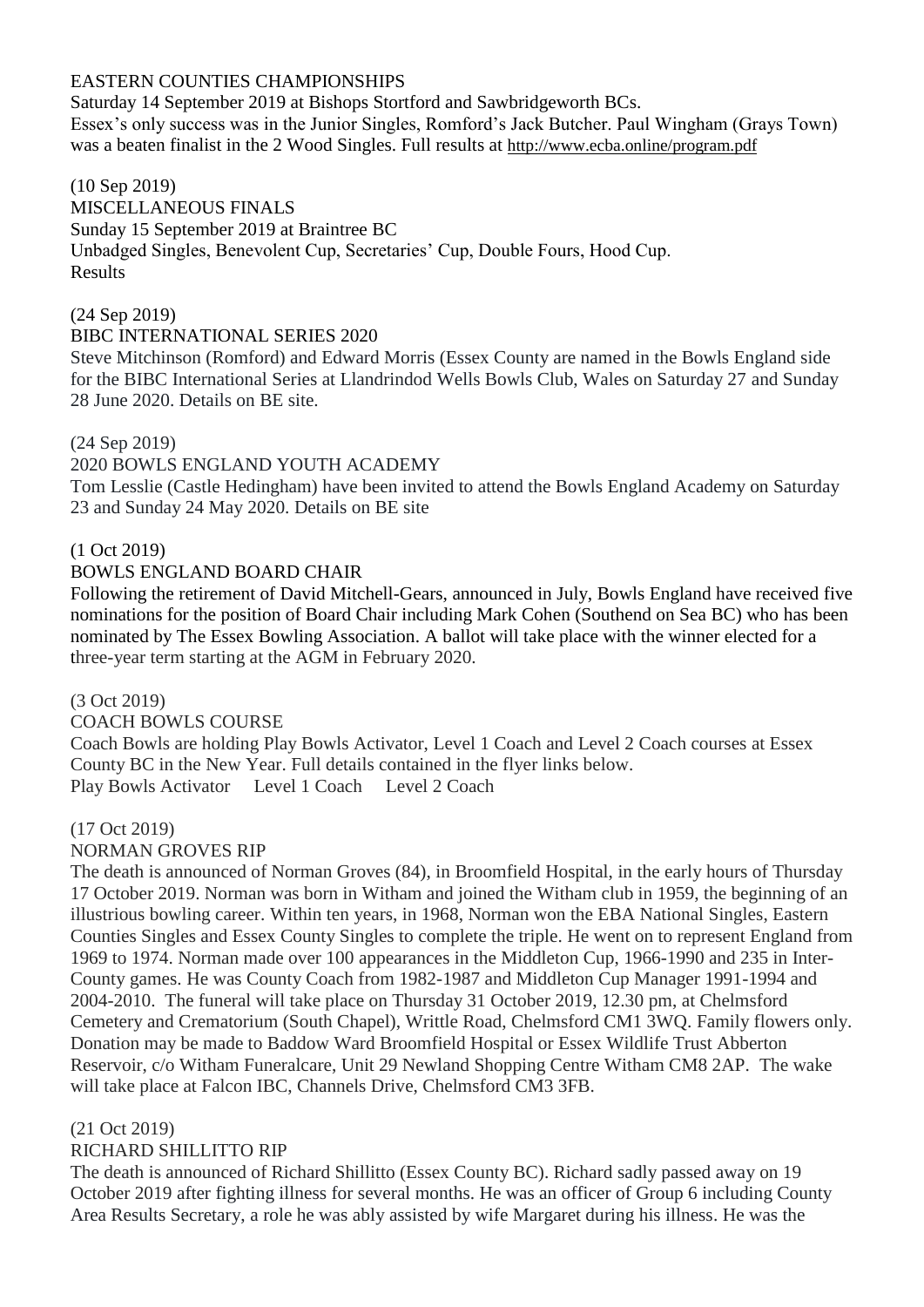current President of Essex County BC. The funeral will take place on Friday 15 November 2019, 10.40 am, at Southend on Sea Crematorium, West Chapel, Sutton Road, Southend SS2 5PX. Afterwards at Essex County BC, SS0 8NE. Family Flowers only: Donations if desired to Cancer Research UK or the Special Care Baby Unit at Southend Hospital

## (31 Oct 2019)

## ECBA ANNUAL GENERAL MEETING

The Annual General Meeting of the Essex County Bowling Association will take place on Saturday 9 November 2019, 3 pm, at RHP BC, Canterbury Way, St Fabians Drive, Chelmsford CM1 2XN. The AGM documents will be sent to clubs shortly but in the meantime are reproduced on the links below.

Agenda and reports Accounts Benevolent Fund Accounts

#### (31 Oct 2019)

MRS. JANET GROVES – THANKS

Janet Groves, on behalf of all the family, wishes to express sincere thanks to all the friends and members of the Association who attended Norman's funeral service. Also, all the messages and cards and donations to the Baddow Ward at Broomfield Hospital and the Essex Wildlife Trust Abberton Reservoir which realised £500.

(1 Nov 2019)

JUNIOR WOMAN BOWLER OF THE YEAR

Radwinter's Jasmine Wilson features in the shortlist. To vote for her follow the link: <https://www.bowlsengland.com/cast-your-vote-for-the-womens-bowler-of-the-year-awards/>

#### (3 Nov 2019)

## ECBA ANNUAL GENERAL MEETING

The Annual General Meeting of the Essex County Bowling Association will take place on Saturday 9 November 2019, 3 pm, at RHP BC, Canterbury Way, St Fabians Drive, Chelmsford CM1 2XN. To cut costs the 2019 AGM Booklet can be downloaded from the web site. Booklets will not be sent to individual club delegates. A small number of booklets will be available at the door for those who have no internet access. Voting cards will be provided at the door.

Alex Wightman, County Secretary.

Agenda and reports Accounts Benevolent Fund Accounts

#### (3 Nov 2019)

## COUNTY LUNCHEON & PRIZE GIVING

This took place on Sunday 3 November 2019 at Stock Brook Manor Country Club with approximately 180 members and guests in attendance. Following an excellent meal, the principal guest, Bowls England Past President (2009) Dennis Cousins (Norfolk) responded to the toast proposed by Essex SDP Sandy Dron. The toast to Essex County Bowling Association was proposed by Gordon Newman, Bedfordshire President, to which President Terry Mizen responded. There were presentations of Merit Award Certificates to Brian Hobden (Maldon BC), Frank Mason (Saffron Walden BC), Sid Slater (Stock & Buttsbury BC), Peter Proctor (Upminster BC), and Percy Dipino (Group 4). Bill Wallis Award Certificates were presented to Graham Pinch (Burnham Hillside BC), George Cripps (Castle Point BC), Tony Capon (Saffron Walden BC) and John March (Falcon BC). The event concluded with the presentation of trophies including Essex County's National Singles Champion, Edward Morris. The MC was County Administrator Tony Ellis. Pictures Gallery 3

(11 Nov 2019) ESSEX BOWLING ASSOCIATION – AGM